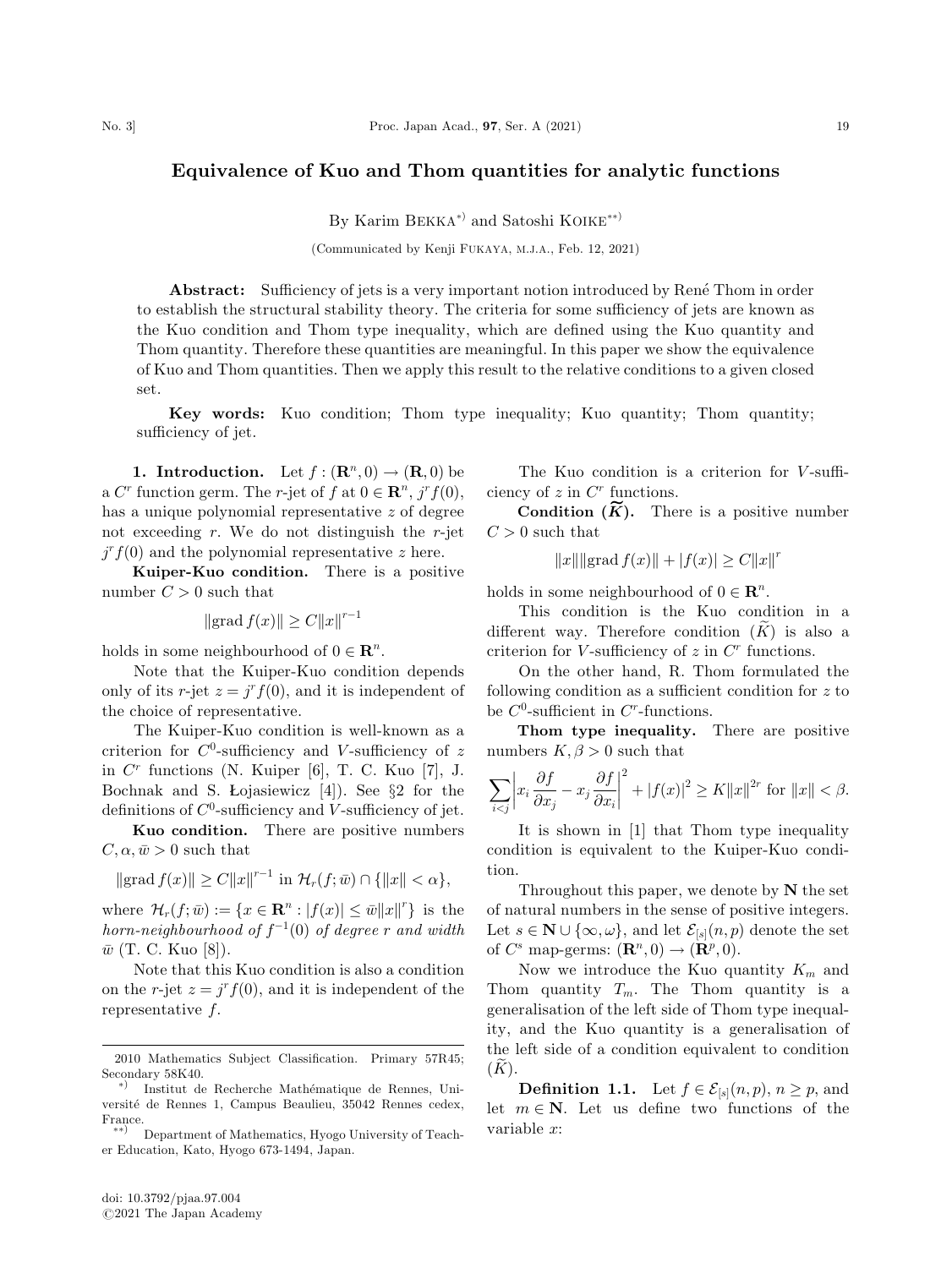$$
(1.2) \t T_m(f,x) = \sum_{1 \le i_1 < ... < i_{p+1} \le n} \left| \det \left( \frac{D(f_1, ..., f_p, \rho)}{D(x_{i_1}, ..., x_{i_{p+1}})}(x) \right) \right|^m + ||f(x)||^m,
$$

where  $\rho(x) = ||x||^2$ . Note that  $T_m(f, x) = ||f(x)||^m$  in the case where  $n = p$ .

Related to the Kuo condition and Thom type inequality, we have shown the following result.

**Theorem 1.2.** ([1], Theorem 2.4). Let  $r \in$ **N**. For  $f \in \mathcal{E}_{[r]}(n, p)$ ,  $n \geq p$ , the following conditions are equivalent.

(1) There are positive numbers  $C, \alpha > 0$  such that  $K_2(f, x) \ge C ||x||^{2r} \text{ for } ||x|| < \alpha.$ 

(2) There are positive numbers  $K, \beta > 0$  such that  $T_2(f, x) \ge K ||x||^{2r}$  for  $||x|| < \beta$ .

The main purpose of this paper is to show the equivalence of the Kuo quantity and Thom quantity.

**Theorem 1.3.** (Main Theorem). Let  $f \in$  $\mathcal{E}_{[\omega]}(n,p), n \geq p$ . Then for any  $m \in \mathbb{N}$ ,

$$
K_m(f,.) \approx T_m(f,.).
$$

The main result is a generalisation of Theorem 1.2 in the sense that it follows from Theorem 1.3 and the notion of r-compatibility (cf. Definition 4.1 or [1]).

Throughout this paper, we use the equivalence  $\approx$  in the following sense:

Let  $f,g:U\to\mathbf{R}$  be non-negative functions, where  $U \subset \mathbf{R}^N$  is an open neighbourhood of  $0 \in$  $\mathbf{R}^{N}$ . If there are real numbers  $K > 0$ ,  $\delta > 0$  with  $B_\delta(0) \subset U$  such that  $f(x) \leq Kg(x)$  for any  $x \in B_\delta(0)$ , where  $B_\delta(0)$  is a closed ball in  $\mathbb{R}^N$  of radius  $\delta$  centred at  $0 \in \mathbb{R}^N$ , then we write  $f \precsim g$  (or  $g \gtrsim f$ ). If  $f \precsim g$  and  $f \gtrsim g$ , we write  $f \approx g$ .

In the next section we mention the definitions of  $C^0$ -sufficiency and V-sufficiency of jets, and give the notion of the relative jet of a  $C^s$  mapping to a given closed set  $\Sigma$ . We shall show our Main Theorem in §3, and apply the theorem to the relative conditions to a closed set  $\Sigma$  in §4.

## 2. Preliminaries.

**2.1.** Sufficiency of jets. Let  $s \in \mathbb{N} \cup \{\infty, \omega\}.$ Let us recall  $\mathcal{E}_{[s]}(n, p)$ , the set of  $C^s$  map-germs:  $(\mathbf{R}^n,0) \rightarrow (\mathbf{R}^p,0)$ . Let  $j^r f(0)$  denote the r-jet  $(r \in$ N) of f at  $0 \in \mathbb{R}^n$  for  $f \in \mathcal{E}_{[s]}(n, p)$ ,  $s \geq r$ , and let  $J^r(n, p)$  denote the set of r-jets in  $\mathcal{E}_{[s]}(n, p)$ .

We say that  $f,g \in \mathcal{E}_{[s]}(n,p)$  are  $C^0$ -equivalent (resp.  $SV\text{-}equivalent$ ), if there exists a local homeomorphism  $\sigma : (\mathbf{R}^n, 0) \to (\mathbf{R}^n, 0)$  such that  $f = g \circ \sigma$ (resp.  $\sigma(f^{-1}(0)) = g^{-1}(0)$ ). In addition, we say that  $f,g \in \mathcal{E}_{\{s\}}(n,p)$  are *V*-equivalent, if  $f^{-1}(0)$  is homeomorphic to  $q^{-1}(0)$  as germs at  $0 \in \mathbb{R}^n$ .

Let  $w \in J^r(n, p)$ . We call the r-jet w  $C^0$ -sufficient, SV-sufficient and V-sufficient in  $C^s$  mappings,  $s \geq r$ , if any two realisations  $f, g \in \mathcal{E}_{[s]}(n, p)$ of w, namely  $j^r f(0) = j^r g(0) = w$ , are  $C^0$ -equivalent, SV-equivalent and V-equivalent, respectively.

Let us recall the Thom type inequality for  $f \in \mathcal{E}_{[s]}(n, p), n \geq p$ :

There are positive numbers  $K, \alpha, \beta > 0$  such that  $T_2(f, x) \geq K ||x||^{\alpha}$  for  $||x|| < \beta$ .

As mentioned in the Introduction, R. Thom considered this condition with  $\alpha = 2r$  in the function case as a sufficient condition for  $z = j^{r} f(0)$  to be  $C^0$ -sufficient in  $C^r$  functions. On the other hand, he considered this condition in the mapping case as a sufficient condition for SV-sufficiency of jet.

On the other hand, the Kuo condition is a criterion for V-sufficiency of  $z = j^r f(0)$  in  $C^r$ functions. This condition is generalised to the mapping case, as a criterion for V-sufficiency of  $z =$  $j^r f(0)$  in  $C^r$  mappings:  $(\mathbf{R}^n, 0) \to (\mathbf{R}^p, 0), n \geq p$ . For the details, see T. C. Kuo [9].

2.2. Relative jet to a given closed set. Throughout this paper, let  $\Sigma$  be a germ of a given closed subset of  $\mathbb{R}^n$  at  $0 \in \mathbb{R}^n$  such that  $0 \in \Sigma$ . Then we denote by  $d(x, \Sigma)$  the distance from a point  $x \in$  $\mathbf{R}^n$  to the subset  $\Sigma$ .

We consider on  $\mathcal{E}_{[s]}(n, p)$  the following equivalence relation:

Two map-germs  $f, g \in \mathcal{E}_{[s]}(n, p)$  are r- $\Sigma$ -equivalent, denoted by  $f \sim g$ , if there exists a neighbourhood U of 0 in  $\mathbb{R}^n$  such that the r-jet extensions of f and g satisfy  $j^r f(\Sigma \cap U) = j^r g(\Sigma \cap U)$ .

We denote by  $j^r f(\Sigma; 0)$  the equivalence class of f, and by  $J_{\Sigma}^r(n,p)$  the quotient set  $\mathcal{E}_{[s]}(n,p)/\sim$ .

We can define the notions of  $C^0$ -sufficiency, SV -sufficiency and V -sufficiency of relative jets to  $\Sigma$ , similarly to in the non-relative case. In [2] we gave criteria for the relative r-jet to be  $C^0$ -sufficient and V-sufficient in  $\mathcal{E}_{[r]}(n,p)$  or  $\mathcal{E}_{[r+1]}(n,p)$ , using the relative Kuiper-Kuo condition and relative Kuo condition (or condition  $(K_{\Sigma})$ ), respectively.

3. Proof of Main Theorem. In this section we show the equivalence between the Kuo quantity  $K_m$  and the Thom quantity  $T_m$ , namely Theo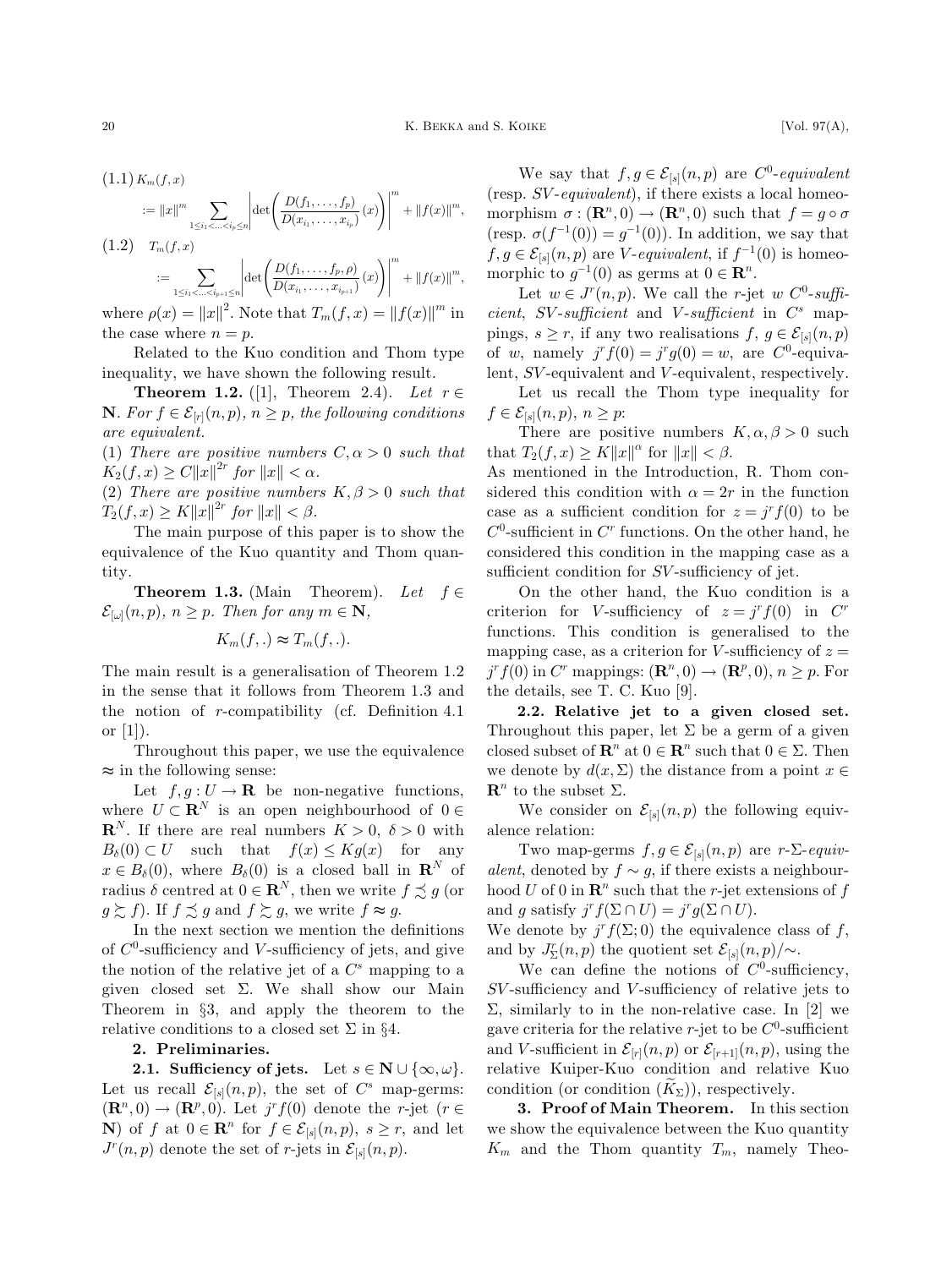rem 1.3. Before we give the proof, let us examine an example.

**Example 3.1.** Let  $f = (f_1, f_2) : (\mathbf{R}^2, 0) \rightarrow$  $(\mathbb{R}^2, 0)$  be a polynomial mapping defined by  $f_1(x, y) = x - y^2, f_2(x, y) = x^2$ . Then we have  $f_1(x,y)^2 + f_2(x,y)^2 = (x - y^2)^2 + x^4,$  $\det \left( \frac{D(f_1, f_2)}{D(x, y)}((x, y)) \right) = 4xy.$ 

Therefore we have

$$
T_2(f, (x, y)) = (x - y^2)^2 + x^4,
$$
  
\n
$$
K_2(f, (x, y)) = 16(x^2 + y^2)x^2y^2 + (x - y^2)^2 + x^4.
$$

To show that  $T_2(f,(x,y)) \approx K_2(f,(x,y))$ , we consider two cases.

In the case where  $|x - y^2| \leq \frac{1}{2}y^2$ , we have  $x \geq \frac{1}{2}y^2$ . Therefore  $64x^4 \ge 16x^2y^4$  and since for any constant  $C > 65$ ,  $16x^4y^2 = o((C - 65)x^4)$  we get

$$
CT_2(f, (x, y)) \ge K_2(f, (x, y)) \ge T_2(f, (x, y))
$$

in a small neighbourhood of  $(0,0) \in \mathbb{R}^2$ . In the case where  $|x - y^2| \ge \frac{1}{2}y^2$  we can see that

$$
(x - y2)2 + x4 \ge \frac{1}{4}y4 + x4
$$
  
 
$$
\ge 16x2y4 + 16x4y4 = 16(x2 + y2)x2y2
$$

in a small neighbourhood of  $(0,0) \in \mathbb{R}^2$ . Thus, for any constant  $C > 65$ , we have

$$
T_2(f, (x, y)) \le K_2(f, (x, y)) \le CT_2(f, (x, y))
$$

in a small neighbourhood of  $(0,0) \in \mathbb{R}^2$ , it follows that  $T_2(f,(x,y)) \approx K_2(f,(x,y))$ .

Let ord $(\gamma(t))$  denote the order of  $\gamma$  in t for a  $C^{\omega}$ function  $\gamma : [0, \delta) \to \mathbf{R}$ .

Proof of Theorem 1.3. It is obvious that  $K_m(f,.)\gtrsim T_m(f,.)$ . Therefore we have to show the converse.

We first remark that if  $x$  and  $y$  are bigger than or equal to 0, we have

$$
(x+y)^m \ge x^m + y^m \ge \frac{(x+y)^m}{2^m}.
$$

It follows that

$$
K_m(f, x) \approx v^m(x) + u^m(x) \approx (h(x))^m,
$$
  
\n
$$
T_m(f, x) \approx w^m(x) + u^m(x) \approx (g(x))^m,
$$

where  $u(x) = ||f(x)||$ ,

$$
v(x) = ||x|| \sum_{1 \le i_1 < ... < i_p \le n} \left| \det \left( \frac{D(f_1, ..., f_p)}{D(x_{i_1}, ..., x_{i_p})} (x) \right) \right|,
$$

$$
w(x) = \sum_{1 \le i_1 < \ldots < i_{p+1} \le n} \left| \det \left( \frac{D(f_1, \ldots, f_p, \rho)}{D(x_{i_1}, \ldots, x_{i_{p+1}})} (x) \right) \right|,
$$
  
(where  $\rho(x) = ||x||^2$ ),  
 $h(x) = v(x) + u(x)$  and  $g(x) = w(x) + u(x)$ .

Suppose now that  $K_m(f,.) \precsim T_m(f,.)$  does not hold. Then by the curve selection lemma, there is a  $C^{\omega}$  curve  $\tilde{\lambda} = (\lambda, C) : [0, \delta) \to \mathbb{R}^n \times \mathbb{R}$  with  $\tilde{\lambda}(0) =$  $(0,0)$  and  $\tilde{\lambda}(t) \in (\mathbf{R}^n \setminus \{0\}) \times \mathbf{R}^*$ , for  $t \neq 0$ , such that

$$
(3.1) \qquad (C(t))^m K_m(f, \lambda(t)) > T_m(f, \lambda(t)).
$$

We may write  $(3.1)$  as:

$$
(3.2) \qquad (C(t)(h \circ \lambda(t)))^m > (g \circ \lambda(t))^m.
$$

Here we remark that the functions  $q \circ \lambda$ ,  $h \circ \lambda$ ,  $u \circ \lambda$ ,  $v \circ \lambda$  and  $w \circ \lambda$  are real analytic on  $[0,\delta)$  and satisfying the conditions

$$
g \circ \lambda(0) = h \circ \lambda(0) = u \circ \lambda(0) = v \circ \lambda(0)
$$

$$
= w \circ \lambda(0) = 0
$$

and

$$
\lambda(t) \neq 0, \ C(t) > 0, \ h \circ \lambda(t) > 0, \ g \circ \lambda(t) \geq 0
$$

for 
$$
0 < t < \delta
$$
.  
\nBy (3.2),  $C(t)(h \circ \lambda(t)) > u \circ \lambda(t)$ ,  
\n $C(t)(h \circ \lambda(t)) > w \circ \lambda(t)$  and  
\n $v \circ \lambda(t) = h \circ \lambda(t) - u \circ \lambda(t) \ge h \circ \lambda(t)(1 - C(t))$ .

Then we have

(3.3) 
$$
\begin{cases} \text{ord}(C) + \text{ord}(h \circ \lambda) \leq \text{ord}(u \circ \lambda), \\ \text{ord}(C) + \text{ord}(h \circ \lambda) \leq \text{ord}(w \circ \lambda), \\ \text{ord}(v \circ \lambda) \leq \text{ord}(h \circ \lambda). \end{cases}
$$

Note that we are not considering the second inequality in the case where  $n = p$ .

Let  $\lambda$  be written as follows:

$$
\lambda_i(t) = a_1^{(i)} t^{\varepsilon_1(i)} + a_2^{(i)} t^{\varepsilon_2(i)} + \dots,
$$

where  $1 \leq \varepsilon_1(i) < \varepsilon_2(i) < \dots$  and

$$
\begin{cases}\na_1^{(i)} \neq 0 & \text{if } \lambda_i(t) \neq 0 \\
\varepsilon_1(i) = \infty & \text{if } \lambda_i(t) \equiv 0\n\end{cases} (1 \leq i \leq n),
$$

 $C(t) = u_1 t^{b_1} + u_2 t^{b_2} + \dots$  where  $1 \leq b_1 < b_2 < \dots$ and  $u_1 \neq 0$ . Since condition (3.1) is invariant under rotation, we can assume that  $\varepsilon_1(1) < \varepsilon_1(i)$  for  $i \neq 1$ . Let  $f_j(\lambda(t)) = d_1^{(j)} t^{q_1^{(j)}} + d_2^{(j)} t^{q_2^{(j)}} + \dots$ , where  $1 \leq$  $q_1^{(j)} < q_2^{(j)} < \dots (1 \le j \le p)$ . Then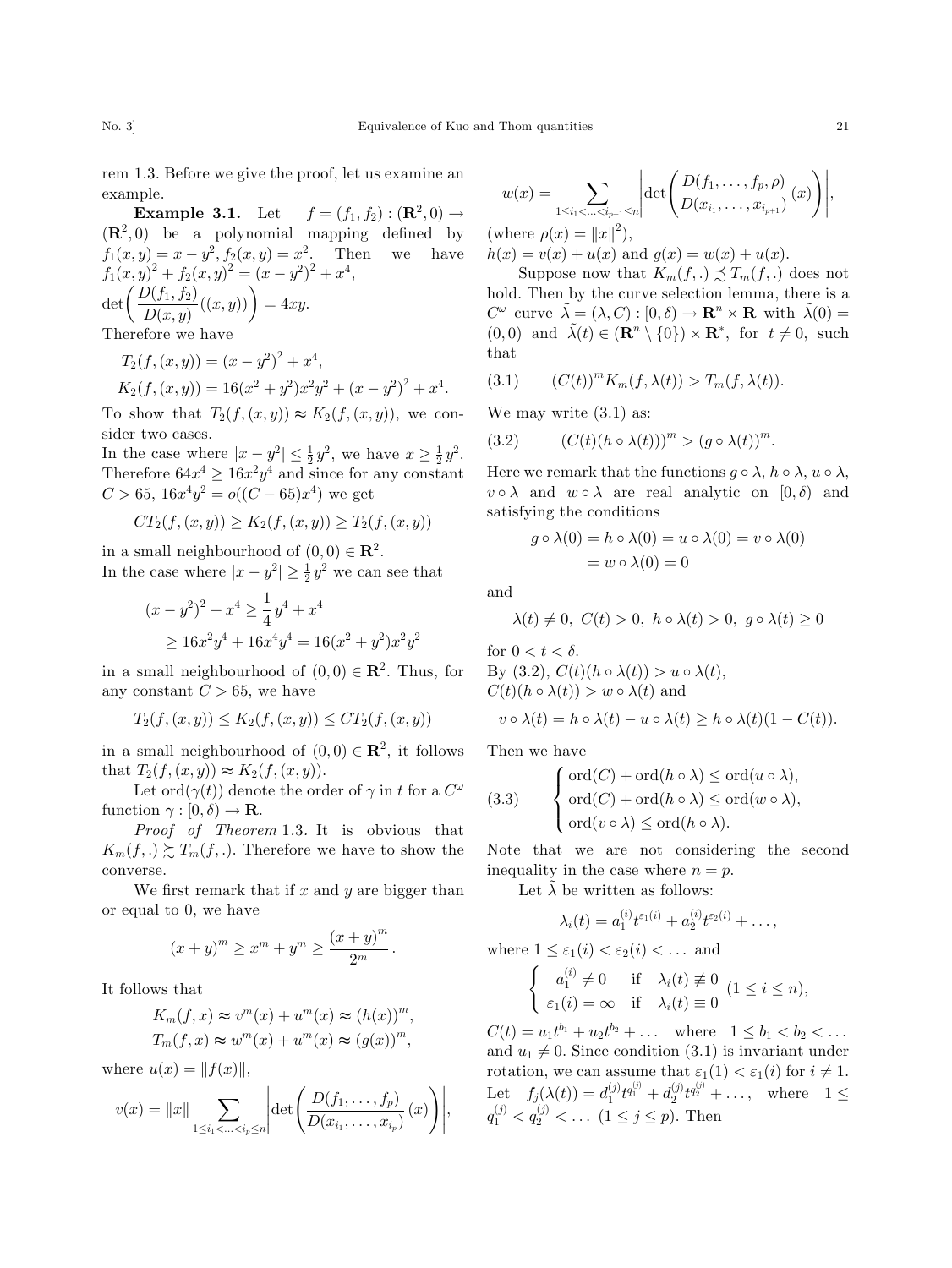$$
\frac{df_j\circ\lambda}{dt}(t)=q_1^{(j)}d_1^{(j)}t^{q_1^{(j)}-1}+q_2^{(j)}d_2^{(j)}t^{q_2^{(j)}-1}+\ldots
$$

 $(1 \leq j \leq p)$ . It follows from (3.3) that

(3.4) 
$$
q_1^{(j)} \geq \text{ord}(C) + \text{ord}(h \circ \lambda)
$$
 for all  $j \in \{1, ..., p\}.$ 

By (3.3) again, we have

$$
(3.5) \quad \varepsilon_1(1) + \text{ord}\left(\sum_{1 \leq i_1 < \ldots < i_p \leq n} \left| \det \left( \frac{D(f_1, \ldots, f_p)}{D(x_{i_1}, \ldots, x_{i_p})} (\lambda(t)) \right) \right| \right) \leq \text{ord}(h \circ \lambda).
$$

Therefore there is a p-tuple of integers  $(k_1, \ldots, k_p)$  with  $1 \leq k_1 < \cdots < k_p \leq n$  such that

$$
(3.6) \quad \text{ord}\left(\left|\det\left(\frac{D(f_1,\ldots,f_p)}{D(x_{k_1},\ldots,x_{k_p})}\left(\lambda(t)\right)\right)\right|\right)
$$

$$
\leq \text{ord}\left(\left|\det\left(\frac{D(f_1,\ldots,f_p)}{D(x_{i_1},\ldots,x_{i_p})}\left(\lambda(t)\right)\right)\right|\right)
$$
  
for any  $(i_1,\ldots,i_p)$ , and  
ord  $\left(\left|\det\left(\frac{D(f_1,\ldots,f_p)}{D(x_{k_1},\ldots,x_{k_p})}\left(\lambda(t)\right)\right)\right|\right)$   
 $\leq \text{ord}(h \circ \lambda) - \varepsilon_1(1).$ 

We continue the proof of the converse, dividing it into two cases. We first consider the case where  $n>p$ . Then we have the following

Claim.  $k_1 > 1$ . Proof. Since

$$
\frac{df_j \circ \lambda}{dt}(t) = \sum_{i=1}^n \frac{\partial f_j}{\partial x_i}(\lambda(t)) \frac{d\lambda_i}{dt}(t), \ (1 \le j \le p),
$$

we have

$$
(3.7) \begin{pmatrix} \frac{df_1 \circ \lambda}{dt}(t) \\ \vdots \\ \frac{df_p \circ \lambda}{dt}(t) \end{pmatrix}
$$

$$
= \frac{d\lambda_1}{dt}(t) \begin{pmatrix} \frac{\partial f_1}{\partial x_1}(\lambda(t)) \\ \vdots \\ \frac{\partial f_p}{\partial x_1}(\lambda(t)) \end{pmatrix} + \ldots + \frac{d\lambda_n}{dt}(t) \begin{pmatrix} \frac{\partial f_1}{\partial x_n}(\lambda(t)) \\ \vdots \\ \frac{\partial f_p}{\partial x_n}(\lambda(t)) \end{pmatrix}.
$$

Here we remark that, by (3.4)

(3.8) 
$$
\operatorname{ord}\left(\frac{1}{\lambda'_1(t)}, \frac{df_j \circ \lambda}{dt}(t)\right) = q_1^{(j)} - \varepsilon_1(1)
$$

$$
\geq \operatorname{ord}(C) + \operatorname{ord}(h \circ \lambda) - \varepsilon_1(1),
$$

$$
(1 \leq j \leq p), \text{ and}
$$

(3.9) 
$$
\operatorname{ord}\left(\frac{\lambda_i'(t)}{\lambda_1'(t)}\right) \ge 1 \qquad (2 \le i \le n).
$$

Assume, by contradiction, that  $k_1 = 1$  in (3.6). For simplicity, set

$$
A(t) = \begin{pmatrix} \frac{\partial f_1}{\partial x_1}(\lambda(t)) & \frac{\partial f_1}{\partial x_{k_2}}(\lambda(t)) & \dots & \frac{\partial f_1}{\partial x_{k_p}}(\lambda(t)) \\ \vdots & \vdots & \vdots & \vdots \\ \frac{\partial f_p}{\partial x_1}(\lambda(t)) & \frac{\partial f_p}{\partial x_{k_2}}(\lambda(t)) & \dots & \frac{\partial f_p}{\partial x_{k_p}}(\lambda(t)) \end{pmatrix}.
$$

Then the determinant of the matrix  $A(t)$  is the summation of determinants of the following matrices:

$$
(3.10) \begin{pmatrix} \frac{1}{d} \frac{df_1 \circ \lambda}{dt}(t) \ \vdots \ \frac{df_2 \circ \lambda}{dt}(t) \end{pmatrix} \frac{\partial f_1}{\partial x_{k_2}}(\lambda(t)) \cdots \frac{\partial f_1}{\partial x_{k_p}}(\lambda(t)) \ \vdots \ \frac{df_p \circ \lambda}{dt}(t) \begin{pmatrix} \frac{\partial f_p}{\partial x_{k_2}}(\lambda(t)) \ \vdots \ \frac{\partial f_p}{\partial x_{k_2}}(\lambda(t)) \ \vdots \ \frac{\partial f_p}{\partial x_{k_p}}(\lambda(t)) \end{pmatrix},
$$
  

$$
(3.11) \begin{pmatrix} \frac{\partial f_1}{\partial x_i}(t) \ \vdots \ \frac{\partial f_p}{\partial x_i}(\lambda(t)) \ \vdots \ \frac{\partial f_p}{\partial x_{k_2}}(\lambda(t)) \ \vdots \ \frac{\partial f_p}{\partial x_{k_p}}(\lambda(t)) \end{pmatrix} \frac{\partial f_1}{\partial x_{k_2}}(\lambda(t)) \cdots \frac{\partial f_p}{\partial x_{k_p}}(\lambda(t)) \end{pmatrix}
$$

for  $i \in \{2, ..., n\}$ .

By (3.8) the order of the determinant of the matrix (3.10) is bigger than or equal to  $ord(C)$  + ord $(h \circ \lambda) - \varepsilon_1(1)$ , and by (3.5) the order of the determinant of the matrix (3.11) is bigger than the order of the determinant of the matrix (3.10). Therefore we have

$$
\text{ord}(|\det A(t)|) \ge \text{ord}(C) + \text{ord}(h \circ \lambda) - \varepsilon_1(1)
$$
  
> 
$$
\text{ord}(h \circ \lambda) - \varepsilon_1(1)
$$

which contradicts (3.6). This completes the proof of the claim.  $\hfill \square$ 

It follows from the Claim that there is a p-tuple  $(k_1, \ldots, k_p)$  with  $1 < k_1 < \cdots < k_p \leq n$  such that condition (3.6) holds. Then

$$
\text{ord}\left(\left|\det\left(\frac{D(f_1,\ldots,f_p,\rho)}{D(x_1,x_{k_1},\ldots,x_{k_p})}\left(\lambda(t)\right)\right)\right|\right)
$$
  

$$
\leq \text{ord}(\lambda) + \text{ord}\left(\left|\det\left(\frac{D(f_1,\ldots,f_p)}{D(x_{k_1},\ldots,x_{k_p})}\left(\lambda(t)\right)\right)\right|\right)
$$
  

$$
\leq \varepsilon_1(1) + \text{ord}(h\circ\lambda) - \varepsilon_1(1) = \text{ord}(h\circ\lambda).
$$

This contradicts (3.3), and it follows that  $K_m(f,.) \precsim T_m(f,.)$ .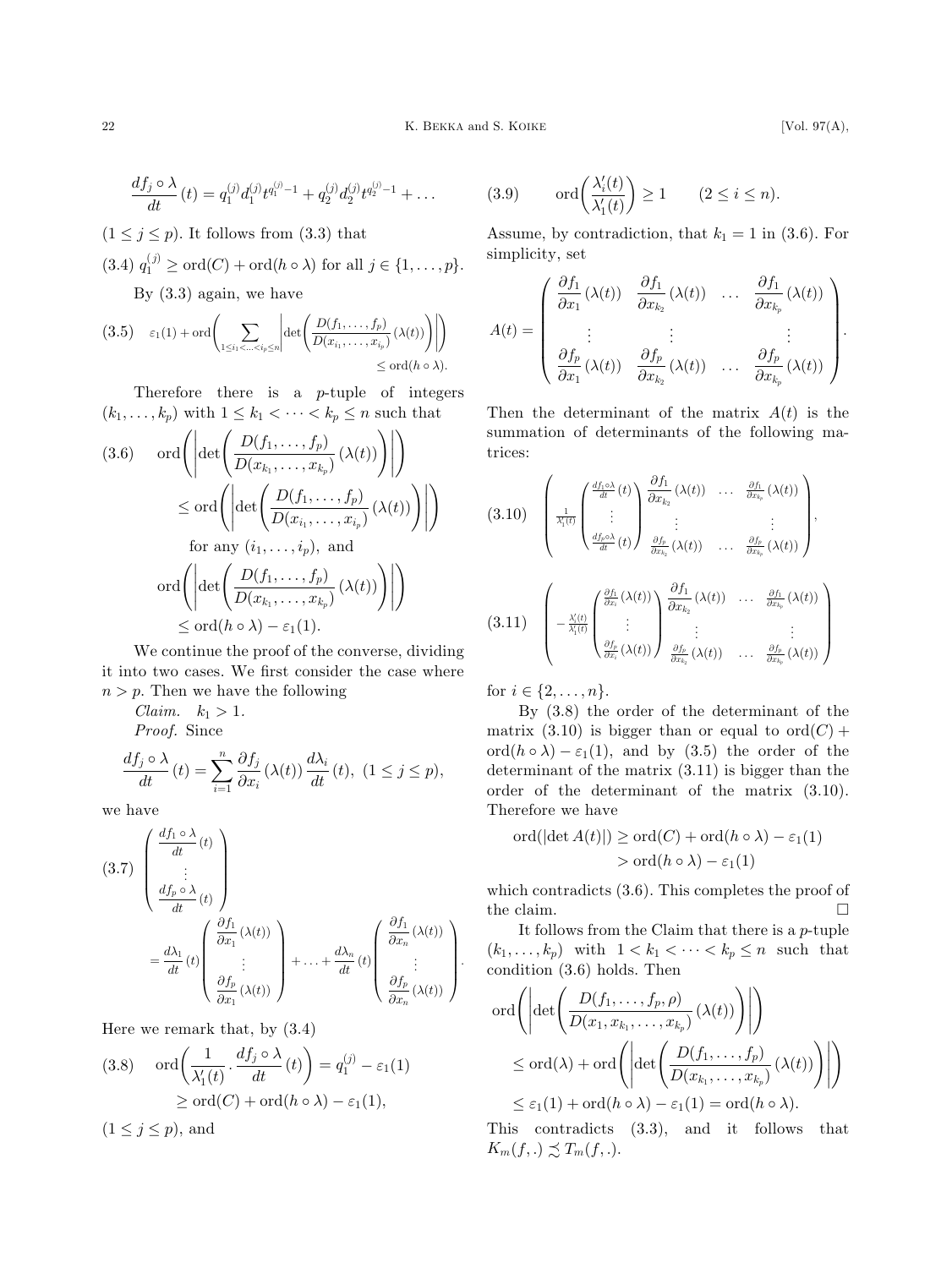We next consider the case where  $n = p$ . Using a similar argument to the proof of the above Claim, we get the same contradiction for

$$
A(t) = \begin{pmatrix} \frac{\partial f_1}{\partial x_1}(\lambda(t)) & \frac{\partial f_1}{\partial x_2}(\lambda(t)) & \dots & \frac{\partial f_1}{\partial x_n}(\lambda(t)) \\ \vdots & \vdots & \vdots \\ \frac{\partial f_n}{\partial x_1}(\lambda(t)) & \frac{\partial f_n}{\partial x_2}(\lambda(t)) & \dots & \frac{\partial f_n}{\partial x_n}(\lambda(t)) \end{pmatrix}.
$$

Therefore it follows that  $K_m(f,.) \preceq T_m(f,.)$ , and this completes the proof.  $\Box$ 

Remark 3.2. The proof of Theorem 1.3 uses essentially the curve selection lemma. Hence it is not difficult to see that the results are valid if we suppose only that  $f$  is an arc-analytic and differentiable subanalytic map-germ; see [10], [5] and [3] for the notions and properties of subanalytic and arc-analytic functions.

4. Applications of our main result to the relative case.

**4.1.**  $\Sigma$ **-r-compatibility.** We now introduce some notion for a  $C^r$ -map germ  $f : (\mathbf{R}^n, 0) \to (\mathbf{R}^p, 0)$ in order to extend to the relative case the previous equivalence defined in the non-relative case.

Let  $\Sigma$  be a germ at  $0 \in \mathbb{R}^n$  of closed set such that  $0 \in \Sigma$ . Given a map  $g \in \mathcal{E}_{[r]}(n,p)$  with  $j^r g(\Sigma; 0) = j^r f(\Sigma; 0)$ , let  $f_t : (\mathbf{R}^n, 0) \rightarrow (\mathbf{R}^p, 0)$  denote the  $C<sup>r</sup>$  mapping defined by

$$
f_t(x) = f(x) + t(g(x) - f(x))
$$
 for  $t \in [0, 1]$ .

**Definition 4.1.** A condition  $(*)$  on a  $C<sup>r</sup>$  map f is called  $\Sigma$ -r-compatible in the direction g, if  $f_t$ satisfies condition (\*) for any  $t \in [0,1]$ . If condition (\*) is  $\Sigma$ -r-compatible in any direction  $g \in \mathcal{E}_{[r]}(n, p)$ with  $j^r g(\Sigma; 0) = j^r f(\Sigma; 0)$ , we simply say condition (\*) is  $\Sigma$ -r-compatible.

Let  $f: (\mathbf{R}^n, 0) \to (\mathbf{R}^p, 0)$  be a  $C^1$  map-germ,  $\Sigma \subset \mathbb{R}^n$  be a germ of closed set such that  $0 \in \Sigma$ and  $r \in \mathbb{N}$ . For  $m \in \mathbb{N}$ , we introduce the following conditions:

$$
I_r^T(m) : \exists c, \delta > 0
$$
 such that  $T_m(f, x) \ge c(d(x, \Sigma))^{rm}$ 

for  $||x|| < \delta$ ,

 $I_r^K(m)$ :  $\exists c, \delta > 0$  such that  $K_m(f, x) \geq c(d(x, \Sigma))^{rm}$ for  $||x|| < \delta$ .

**Remark 4.2.** If f is  $C^{\omega}$ , we have from Theorem 1.3, for any  $m \in \mathbb{N}$ ,

 $I_r^T(m)$  holds if and only if  $I_r^K(m)$  holds.

**Proposition 4.3.** The conditions  $I_r^T(m)$  and  $I_r^K(m)$  are r-compatible.

*Proof.* Let  $f_t = f + th$  with  $h = g - f$ . Then  $||h|| = o(d(. , \Sigma)^r)$ ,  $||f_t|| \ge ||f|| - ||h||$  and the expansion of the determinants give

$$
T_m(f_t, x) = T_m(f, x) + o(d(x, \Sigma))^{rm}
$$

and

$$
K_m(f_t, x) = K_m(f, x) + o(d(x, \Sigma))^{rm}.
$$

Thus the *r*-compatibilities of  $I_r^T(m)$  and  $I_r^K(m)$ follow.  $\Box$ 

As a corollary of Theorem 1.3, we have the following result.

**Corollary 4.4.** Let  $\Sigma$  be a germ at  $0 \in \mathbb{R}^n$  of closed set such that  $0 \in \Sigma$ . Let  $r \in \mathbb{N}$ , and let  $f \in$  $\mathcal{E}_{[r]}(n,p),\ \ n\geq p.$  Suppose that  $j^r f(\Sigma,0)$  has a  $C^{\omega}$ realisation. Then for any  $m \in \mathbb{N}$ ,

 $I_r^T(m)$  holds if and only if  $I_r^K(m)$  holds.

*Proof.* Let  $g: (\mathbf{R}^n, 0) \to (\mathbf{R}^p, 0)$  be a  $C^{\omega}$  realisation of  $j^r f(\Sigma, 0)$ . From Theorem 1.3, conditions  $I_r^T(m)$  and  $I_r^K(m)$  are equivalent for g. Now, by Proposition 4.3, the result follows.  $\Box$ 

Remark 4.5. As pointed out in [2], any r-jet,  $r \in \mathbb{N}$ , has a unique polynomial realisation of degree not exceeding  $r$  in the non-relative case, but some r-jets do not have even a  $C^{\omega}$  realisation in the general relative case. Therefore, in the above theorem, the assumption that  $j^r f(\Sigma, 0)$  has a  $C^{\omega}$ realisation makes sense.

**Lemma 4.6.** For  $X_1, \ldots, X_l \geq 0$  and a positive integer  $m \in \mathbb{N}$ , we have

$$
(X_1 + \ldots + X_l)^m \approx X_1^m + \ldots + X_l^m.
$$

Therefore we see that  $K_1 \approx T_1$  if and only if for any  $m \in \mathbf{N}, K_m \approx T_m.$ 

As a corollary of Lemma 4.6 and Corollary 4.4, we have the following result.

Corollary 4.7. Let  $\Sigma$  be a germ at 0 of closed set. Let  $r \in \mathbb{N}$ , and let  $f \in \mathcal{E}_{[r]}(n, p)$ ,  $n \geq p$ . Suppose that  $j^r f(\Sigma, 0)$  has a  $C^{\omega}$  realisation. Then the following conditions are equivalent:

- (1) There exists  $m \in \mathbb{N}$  such that  $I_r^T(m)$  holds,
- (2) For all  $m \in \mathbb{N}$ ,  $I_r^T(m)$  holds,
- (3) There exists  $m \in \mathbb{N}$  such that  $I_r^K(m)$  holds,
- (4) For all  $m \in \mathbb{N}$ ,  $I_r^K(m)$  holds.

Remark 4.8. It follows from the proof of Theorem 1.3 that the equivalence between conditions  $T_m$  and  $K_m$  holds for any  $C^1$  map  $f$  in a